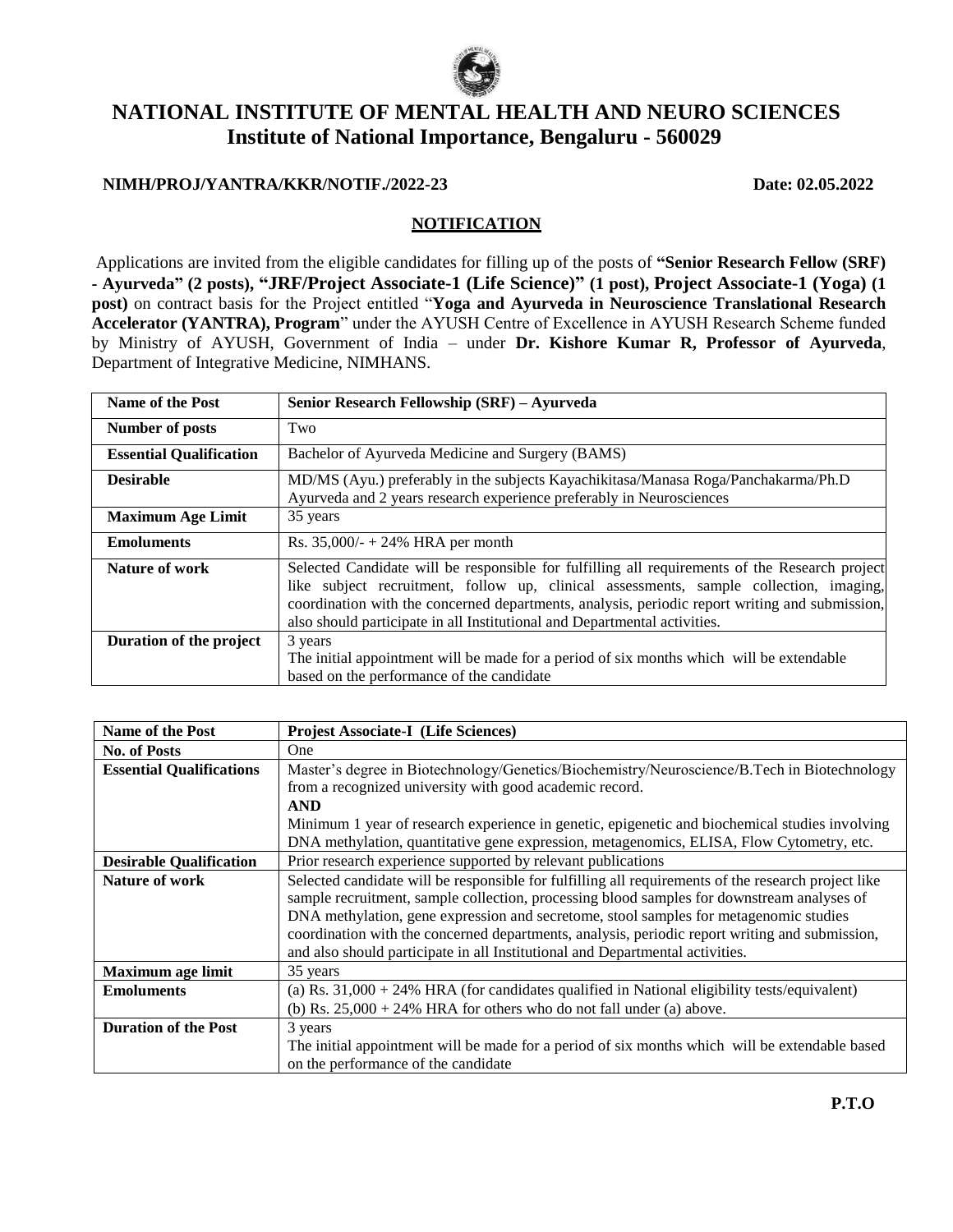| <b>Name of the Post</b>         | Project Associate- I (Yoga)                                                                         |  |  |
|---------------------------------|-----------------------------------------------------------------------------------------------------|--|--|
| No. of Posts                    | One.                                                                                                |  |  |
| <b>Essential Qualifications</b> | BNYS/MBBS or BAMS with PG Diploma in Yoga or MSc in Yoga/MSc Yoga or equivalent                     |  |  |
|                                 | degree from a recognized university with good academic record                                       |  |  |
|                                 | <b>AND</b>                                                                                          |  |  |
|                                 | Minimum 1 year of research experience in the area of Yoga, Mental health and Neuroscience           |  |  |
| <b>Desirable Qualification</b>  | Prior research experience supported by relevant publications                                        |  |  |
| Nature of work                  | Selected candidate will be responsible for fulfilling all requirements of the research project like |  |  |
|                                 | Conduct of Yoga therapies/sample recruitment, clinical/cognitive assessments and coordination       |  |  |
|                                 | with the concerned departments, analysis, periodic report writing and submission, and also should   |  |  |
|                                 | participate in all Institutional and Departmental activities.                                       |  |  |
| <b>Maximum age limit</b>        | 35 years                                                                                            |  |  |
| <b>Emoluments</b>               | (a) Rs. $31,000 + 24\%$ HRA (for candidates qualified in National eligibility tests/equivalent)     |  |  |
|                                 | (b) Rs. $25,000 + 24\%$ HRA for others who do not fall under (a) above.                             |  |  |
| <b>Duration of the Post</b>     | 3 years                                                                                             |  |  |
|                                 | The initial appointment will be made for a period of six months which will be extendable based      |  |  |
|                                 | on the performance of the candidate                                                                 |  |  |

# **Conditions**

- 1. The engagement will be purely on contract basis and co-terminus with the project. Claim for continuance or regular appointment will NOT be entertained.
- **2. Eligible candidates fulfilling the criteria, must apply by mandatorily sending following documents as a single pdf in the same order:**
	- **a. Application letter (It should mention the Notification No., Name of the applied Post & Date)**
	- **b. Checklist (Strictly in the attached Format-Annexure I)**

**c. Resume (Strictly in the attached Format-Annexure II): mandatory to include e-mail ID, Contact Number, Postal Address & Two Referees)**

**d. Copy of certificate of the Age Proof and caste certificates as applicable**

**e. Copies of certificates of Essential Academic Qualification(s), Number of Attempts & Percentage / Grade of Marks**

**f. Copies of certificates of Experience(s)**

**(Work experience wherever applicable for "Essential qualification for eligibility" should be supported by a Letter of Recommendation from the supervisor of the department/section/project in which the candidate has work experience)**

- 3. Shortlisted candidates will be called for the written test followed by Interview. The eligibility of candidates in respect of age will be determined based on last date of submission of application i.e., 21.05.2022. Relaxation in age for SC/ST/OBC candidates is as per Govt. of India Rules.
- 4. No TA/DA will be paid for attending the written cum skill test.
	- All the above documents should be mandatorily sent as a single pdf document by email to **imd.nimhans@gmail.com**. Applications not following the above format and not having the abovementioned documents will not be considered.
	- The last date for receipt of applications along with the relevant documents is **21st May 2022.**

 **Sd/- REGISTRAR**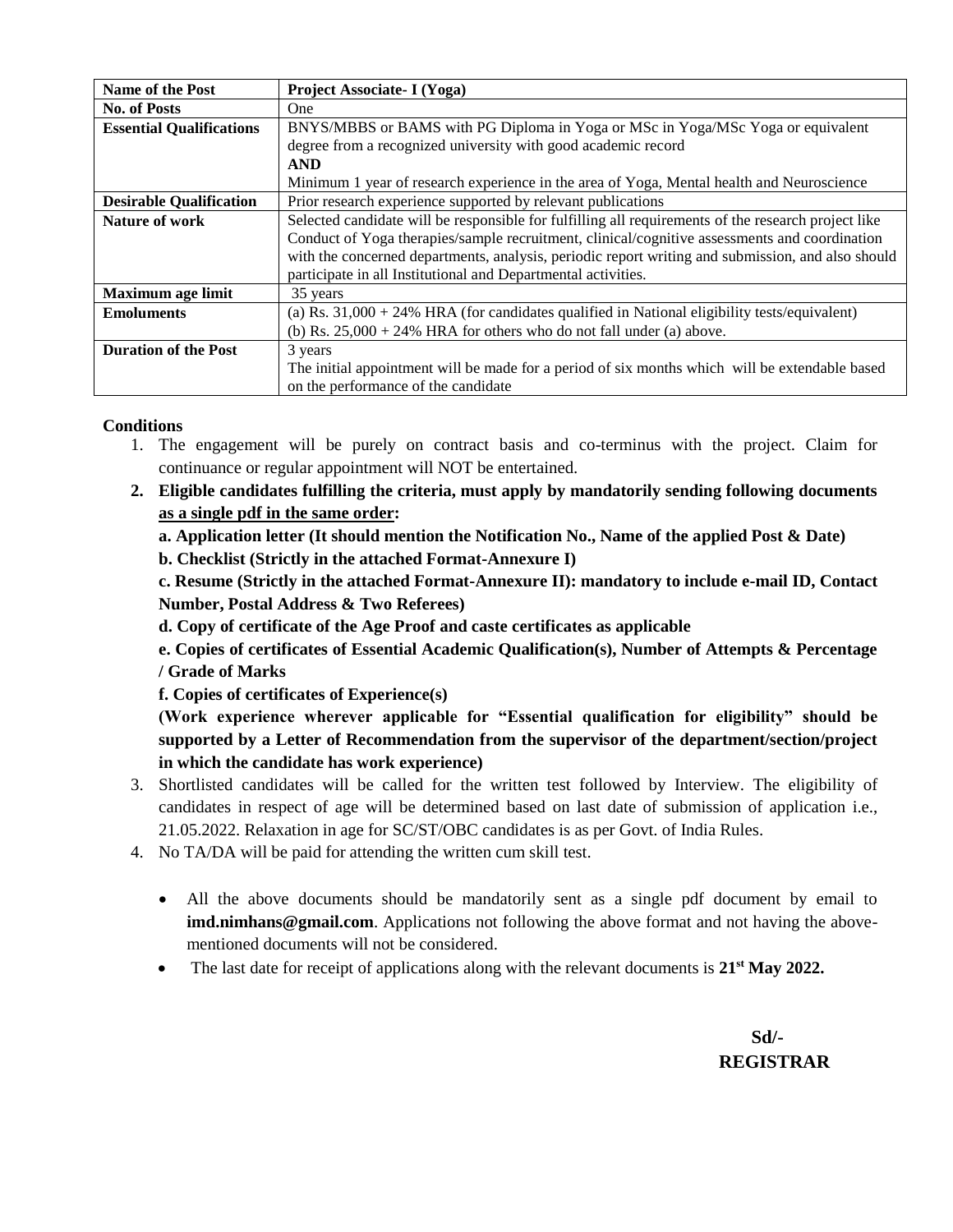# **ANNEXURE-I**

#### **Format for Resume**

- 1. Name of the candidate :
- 2. Present address :
- 3. Permanent address :
- 
- 4. Email :<br>5. Telephone number(s) : 5. Telephone number(s)
- 6. Age :
- 7. Date of Birth :
- 8. Academic qualifications

| Name of examination/<br>degree | <b>University/Institution</b> | <b>Subject</b> | Month & Year of<br>completion |
|--------------------------------|-------------------------------|----------------|-------------------------------|
|                                |                               |                |                               |
|                                |                               |                |                               |
|                                |                               |                |                               |
|                                |                               |                |                               |

9. Experience (previous appointments held with date and duration):

| Post held | <b>Period</b> |  | <b>Total period</b> | Organization/<br>Institute |
|-----------|---------------|--|---------------------|----------------------------|
|           | <b>From</b>   |  |                     |                            |
|           |               |  |                     |                            |
|           |               |  |                     |                            |
|           |               |  |                     |                            |
|           |               |  |                     |                            |

- 10. Names and contact details of two Referees:
	- a.

b.

11. Any other relevant information(s):